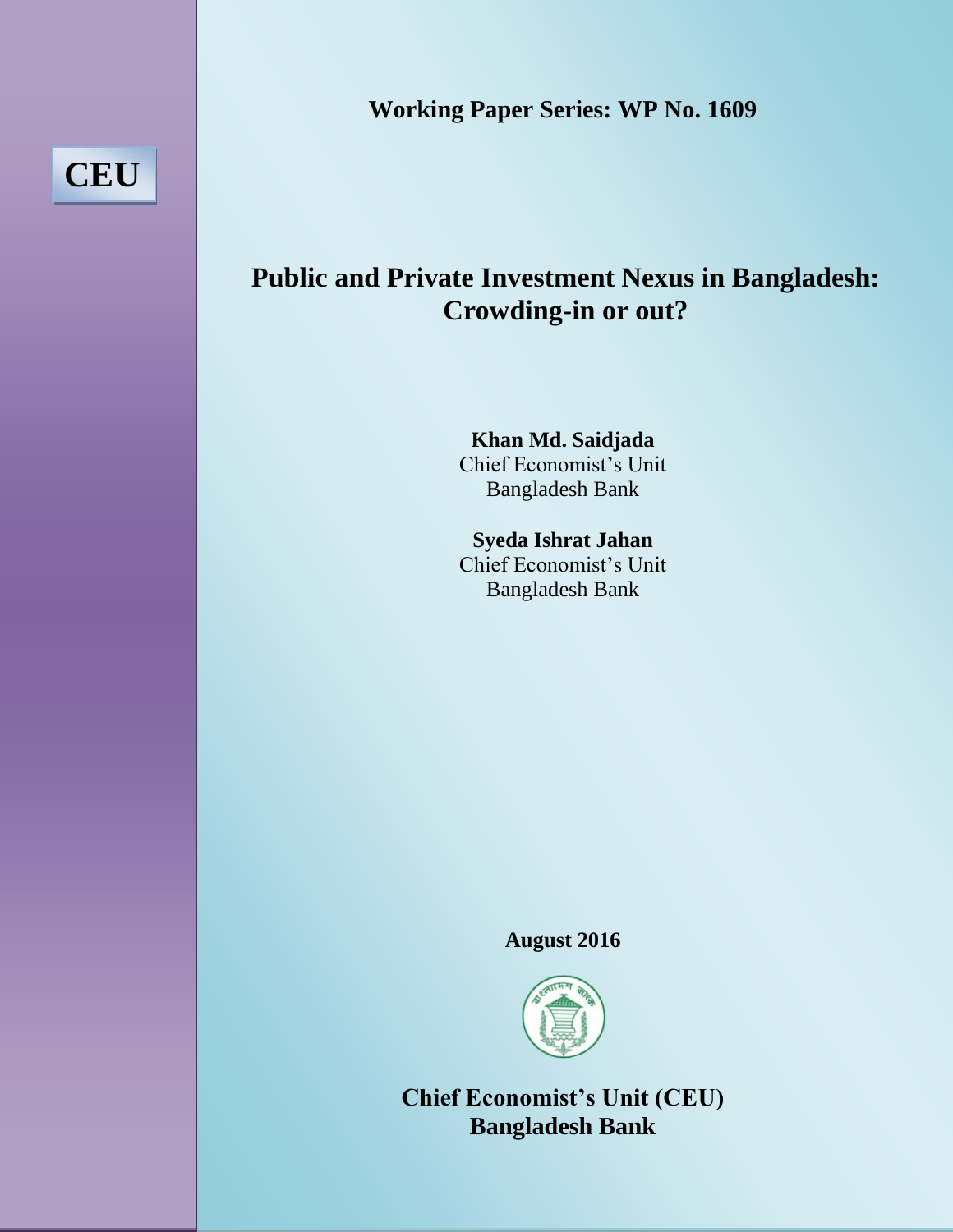## **Public and Private Investment Nexus in Bangladesh: Crowding-in or out?**

**Khan Md. Saidjadaa\* Syeda Ishrat Jahan<sup>a</sup>**

#### **Abstract**

The aim of this paper is to examine the relationship between public and private investment in Bangladesh over the period 1981-2015. We also investigate how the relationship between these two variables is affected by liberalization of the financial and trade sectors - an issue received less attention in previous studies. To this end, we estimate a model with three different specifications in the autoregressive distributed lag bound testing framework using real private investment, real public investment, real GDP, the real interest rate, and a dummy variable for liberalization. Our results show that public investment negatively affects private investment both in the long run and short run, suggesting that public investment crowds out private investment. However, the crowding-out effect is partially offset by liberalization which augments private investment. The findings of this paper have important policy implications in deciding the role of the government in investment and policies related to liberalization.

JEL classification: E22, H54 Keywords: Private investment, public investment, crowding-out, liberalization, ARDL bound test

\_\_\_\_\_\_\_\_\_\_\_\_\_\_\_\_\_\_\_\_\_\_\_\_

<sup>a</sup> The authors are Joint Directors in the Chief Economists Unit of Bangladesh Bank. The views expressed in this paper are authors' own and do not necessarily reflect those of Bangladesh Bank. The authors are thankful to Dr. Biru Paksha Paul, Dr. Akhtaruzzaman, Dr. Anupam Das and Dr. Khawaja A. Mamun for their insights and suggestions.

<sup>\*</sup> Corresponding author. E-mail: [khan.saidjada@bb.org.bd](mailto:khan.saidjada@bb.org.bd)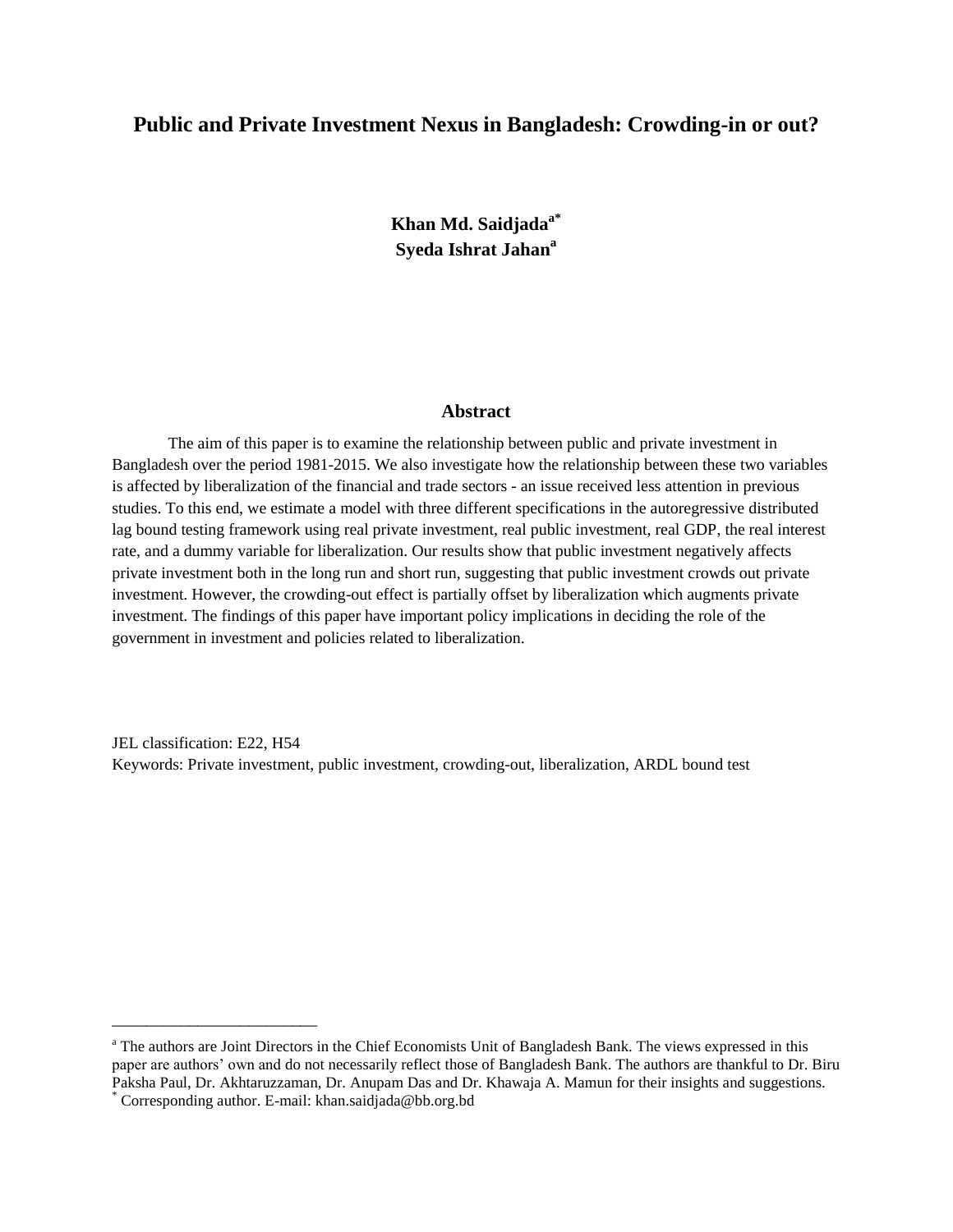#### **1. Introduction**

Bangladesh is one of the fastest growing economies in the world, though its growth rate has been stagnant around 6% since the last decade. Recently, the government of Bangladesh has designed its Seventh Five Year Plan for the period 2016-2020 to surpass this 6% growth trap by accelerating the GDP growth rate progressively to 8% by 2020. To attain this higher growth rate, total investment including both public and private investments will be required to increase gradually from 28.9% to 34.4% of GDP by 2020 (Planning Commission 2015). Since domestic private investment constitutes a large chunk (around 76%) of total investment in Bangladesh, undoubtedly private investment will have to play a crucial role in attaining the targeted higher growth rate. In recent years, the government has been putting more emphasis on public investment to attain higher GDP growth. Consequently, public investment in Bangladesh has been rising at a faster pace (increased from 4.50% in 2008 to 6.90% of GDP in 2015), while private investment has been relatively stagnant since 2008, hovering around 22% of GDP. This trend seems to suggest a possibility of a crowding-out effect of public investment on private investment. Therefore, in this paper, we attempt to investigate how public investment affects private investment in Bangladesh.

Macroeconomic theory predicts ambiguous effects of public investment on private investment. Public investment can affect private investment either positively or negatively. Within the Keynesian framework, increase in public investment can be helpful to private investment if the government invests in infrastructure, capacity enhancing projects of human resources development. These types of public investments encourage private investment by raising productivity of private investments and in turn, creates a crowding-in effect. Contrary to the Keynesian view, neoclassical theory predicts crowding-out of private investment in the long run. According to this view, if public investment is financed by domestic borrowings, it reduces the availability of funds for private investment which pushes the interest rates up and reduces private investment.

Empirical evidence also shows no consensus about the crowding-out hypothesis. One set of studies that find the evidence of crowding-out effect of public investment includes Voss (2002) for the USA and Canada, Narayan (2004a) for Fiji, Mitra (2006) for India, Cavallo and Daude (2011) for 116 developing countries, and Sahu and Panda (2011) for India, while Aschauer (1989) for the USA, Ramirez (1994) for Mexico, Argimon, Paramo and Roldan (1997) for OECD countries, Hyder (2001) for Pakistan, Martinez-lopez (2006) for Spanish regions, Ang (2010) for Malaysia, and Hatano (2010) for Japan observe the existence of crowding-in effect.

For the particular case of Bangladesh, Majumder (2007), and Hassan and Salim (2011) investigate the crowding-out hypothesis. Using the Johansen cointegration approach, Majumder (2007) finds the existence of a crowding-in effect in the long run for the period 1976-2006, while Hassan and Salim (2011) observe crowding-out effect of public investment both in the long run and short run for the period 1981-2003. Therefore, the issue of crowding-out still is an unresolved question in the context of Bangladesh.

Moreover, these two studies have some shortcomings in various grounds. To test the crowdingout hypothesis, Majumder (2007) uses domestic public borrowings as an explanatory variable, although crowding-in is not necessarily directly related to domestic public borrowings; instead it is closely related to public capital expenditure. In this respect, Mitra (2006) argues that crowding-out or crowding-in is essentially the reaction of private sectors' investment decision to the government investment; it seems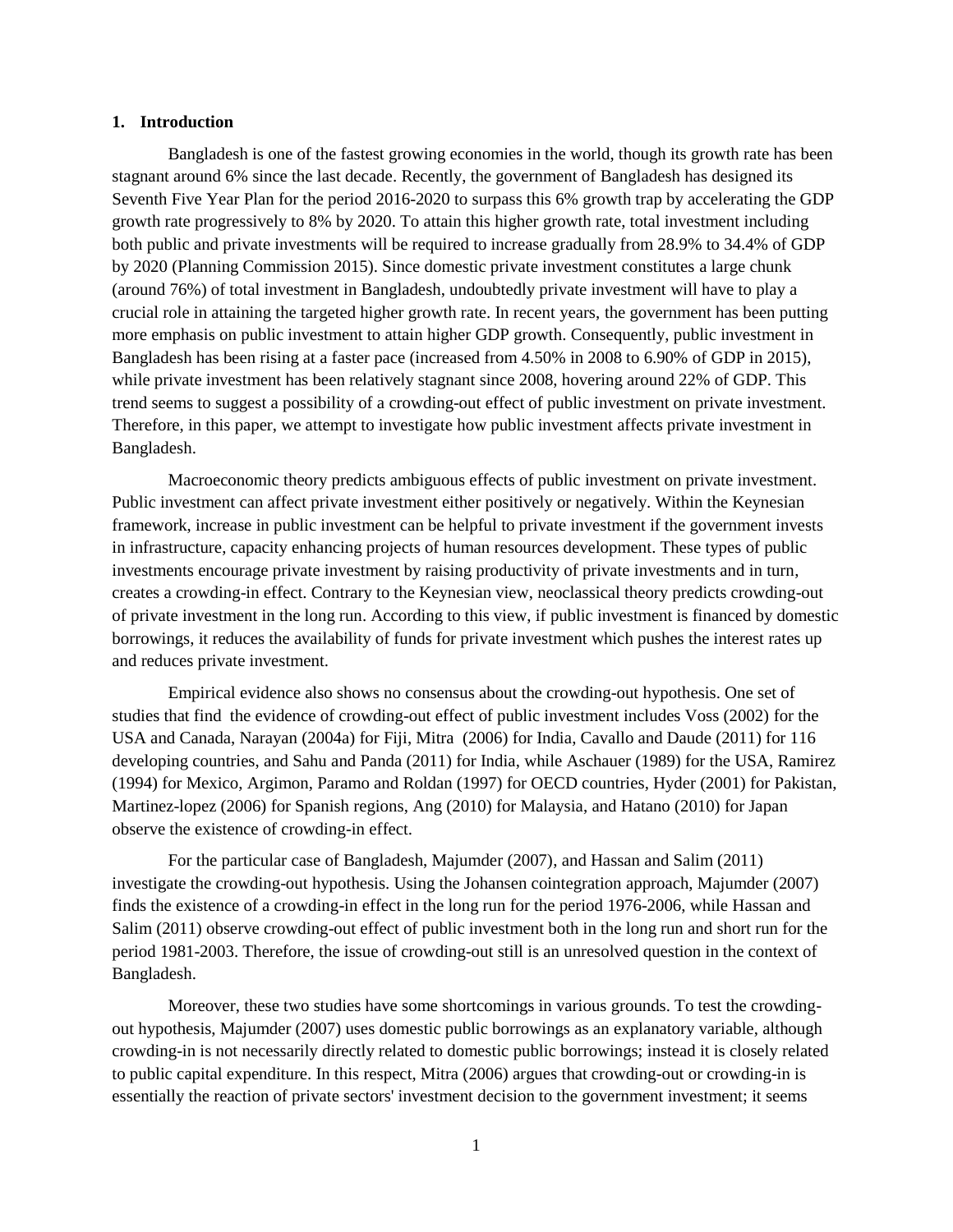more appropriate to analyze these variables directly. Besides, Majumder (2007) uses nominal interest rate as an explanatory variable in the private investment function, while Mankiw (2009: 63) suggests considering the real interest rate as a determinant of investment, as it measures the true cost of borrowing. On the other hand, Hassan and Salim's (2011) study suffers from small sample size (only 23 observations). Moreover, they have dropped the interest rate variable from their final estimation, though theoretically, interest rate is one of the channels of crowding-out. Our current paper tries to overcome the shortcomings of these two papers and provides a fresh answer to the question of how public investment affects private investment in Bangladesh both in the long run and short run.

In addition, we examine if there is any discernible effect of liberalization on the relationship between public and private investment as the trade and financial sectors of Bangladesh went through a liberalization reform in the early 1990s. This issue got less attention in previous works. A review of existing literature shows that only Cavallo and Daude (2011) examined this issue and they found that trade and financial deregulation had a dampening effect on the crowding-out effect of public investment.

The rest of the paper is structured as follows. The next section delineates some stylized facts of investment in Bangladesh. Section 3 provides a short description of the empirical model and section 4 discusses the sources of data and econometric methodology of the study. Section 5 presents the results of the study. Section 6 analyses the results and section 7 concludes the study with policy implications for Bangladesh.

#### **2. Liberalization and Private Investment in Bangladesh: Some Stylized Facts**

The trend of private investment is less impressive in Bangladesh, even though it shows an increasing trend. This picture was more depressing in the early period of the independence, when the economy was inward looking and the government followed a strategy of public sector led industrialization. Immediately after the independence in 1971, the government tookover all industrial unit abandoned by non-Bengali entrepreneurs and also nationalized most of the large and medium scale industrial enterprises, financial institutions and foreign trade. As a result, 92% of the industrial sector went under public ownership in early 1972 (Muhith 1999: 264). At the same time, private investment was restricted by high government control. Private enterprises were not allowed to exceed an initial fixed asset value of TK. 2.5 million (Khan and Hossain 1989: 80).

However, the performance of the economy under the inward looking and public sector led development strategy was unsatisfactory. Consequently, the government had started to relax the restrictive policies since the second half of 1974, though the deregulation of private investment got momentum after 1975. As a part of this policy change, the ceiling on private investment in the industry sector was increased by twelve times to Tk. 30 million in July 1974 (Khan and Hossain 1989: 80). The government denationalized 116 enterprises during the period of 1975-1978. In 1976, the government established the Investment Corporation of Bangladesh and reopened the stock exchange. Finally, in 1978, restrictions on private investment were completely abolished. However, the adoption of New Industrial Policy (NIP) in June 1982 was the most important move toward liberalization which made a room for an increasing role for the private sector (World Bank 1995). Subsequently, the government introduced a more liberalized version of industrial policy in 1991 which was revised further in December 1992. Relaxation of several restrictions on private investment (such as the abolition of license requirement for private investment, and opening up of telecommunications, power generation, and domestic air transport to the private sector) was the main features of the industrial policies of 1991 and 1992.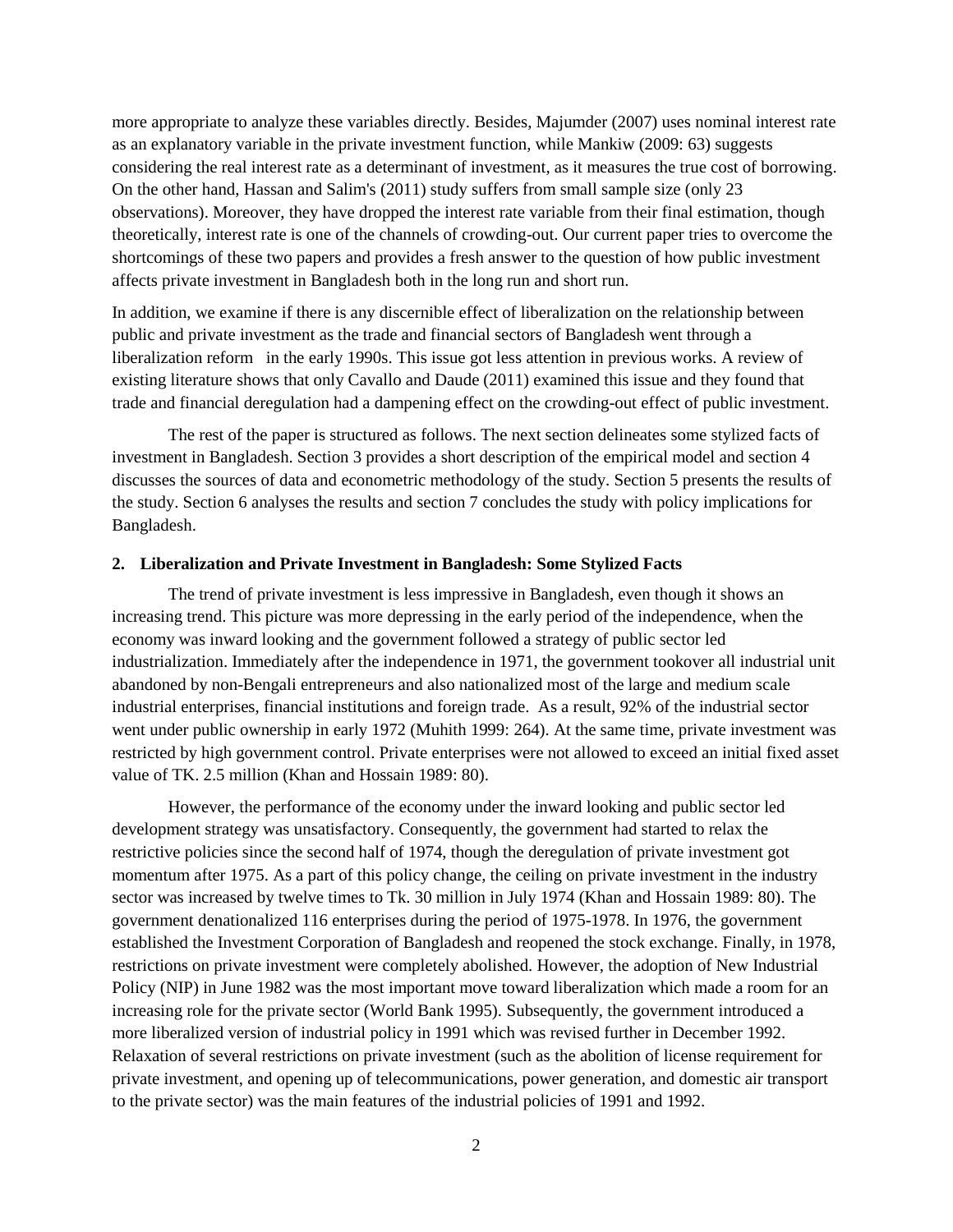To make the trade regime more liberal and outward oriented, reform initiatives were undertaken in the mid-1980s. Initially, the steps of the reforms were *ad hoc* and focused on the removal of quantitative restriction on imports (World Bank 1999). However, trade liberalization efforts picked up its pace in early 1990s emphasizing rationalization and reduction of import tariffs and removal of quantitative restrictions. In addition, incentives were also given to boost exports and diversify the export base. At the same time, government took some other policy measures such as unification of exchange rate system by eliminating the secondary exchange market system, adoption of a moderately flexible exchange rate policy and inception of current account convertibility in 1994. Consequently, on the one hand, trade liberalization helped to boost export that led to an increase in investment demand in the export oriented sectors. On the other hand, reduction of tariff and removal of quantitative restrictions helped to ease the import of machinery, raw materials and intermediate goods that also expedited private investment.

The financial sector has also undergone major transformation through various reforms. The first round of reform started in 1982 focusing on the approval of private commercial banks as well as privatization of nationalized commercial banks<sup>1</sup>. However, major reforms of the financial sector took place in the early 1990s under the financial sector reform program (FSRP).Interest rate liberalization was one of the main objectives of this reform. Under the FSRP, interest rate bands for all sectors except agriculture, export, and small and cottage industries were withdrawn in April 1992 and banks were allowed to fix their own rate of interest (Bangladesh Bank 1992). In addition, credit quotas were abolished to reduce the directed lending which eased the flow of credit to the private sector and stimulated private investment in the subsequent years. Furthermore, various measures under the FSRP helped to accelerate domestic saving mobilization that also contributed to finance private investment.



Private investment as a ratio of GDP increased steadily to 21.89% in 2009 from 9.81% in 1990, while it exhibited a falling trend in the period before 1990 (Figure 1). On the other hand, public investment to GDP ratio remained stagnant at 6-7% during the period 1990-2000 and then came down to 4.32% in 2009. Noticeably, public investment grew at a faster pace after 2009, while private investment

<sup>&</sup>lt;sup>1</sup> In the early 1980s, the government permitted to open four new private commercial banks and privatized three nationalized banks.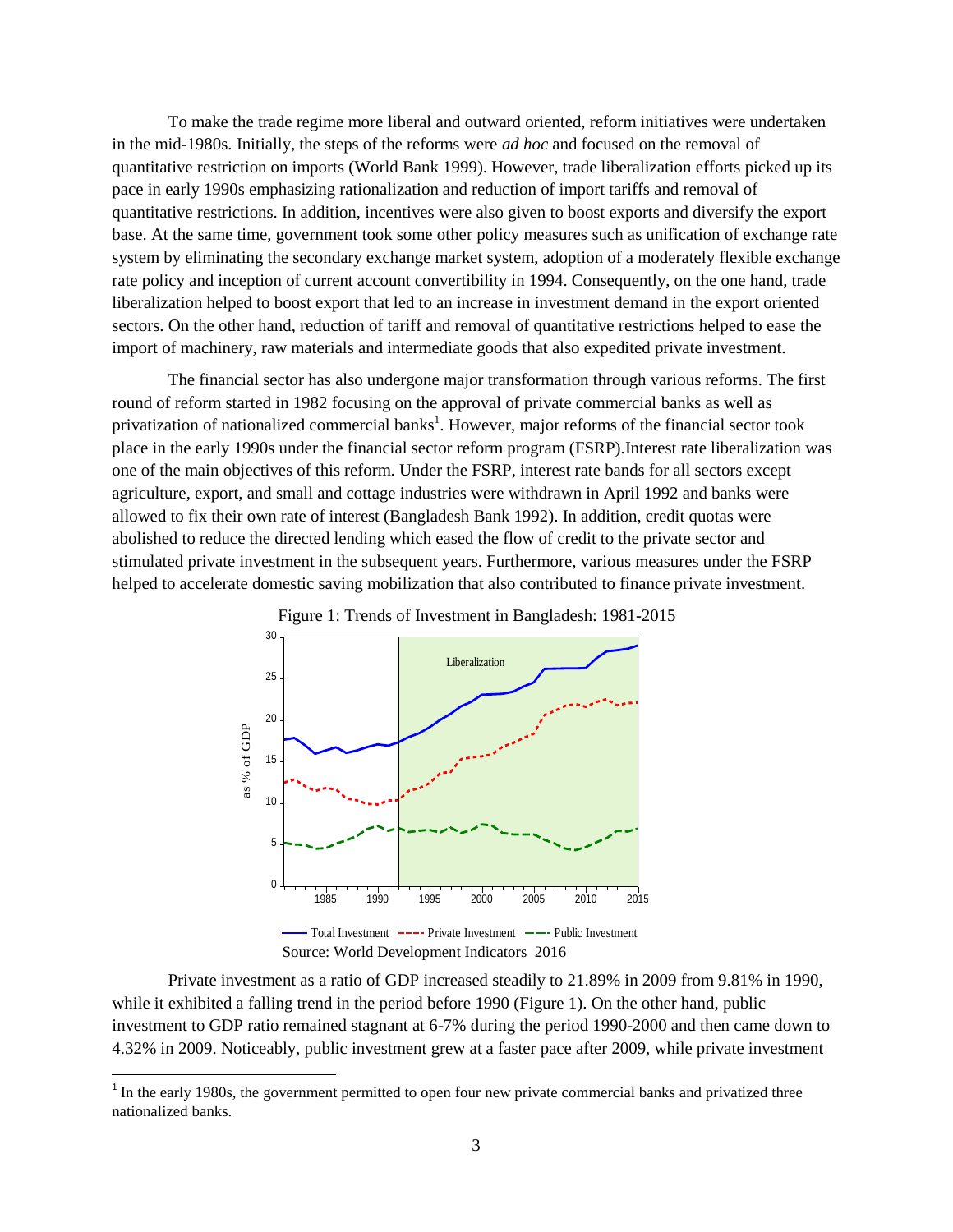grew at slower rate. These trends warrant an investigation into whether public investment crowded-out private investment in Bangladesh.

#### **3. The Model Specification**

According to the flexible accelerator model, investment is defined as the rate of adjustment of the gap between the desired capital stock and the existing capital stock which can be expressed as follows:

$$
I_t = \lambda(K^* - K_{t-1})
$$

where  $I_t$  = investment in current period,  $K^*$  = desired capital stock,  $K_{t-1}$  = capital stock at the end of last period and  $\lambda = a$  fraction or a rate at which the gap between desired capital stock and existing capital stock is closed in each period.

Since the value of  $K_{t-1}$  is given in the current period, factors that affect desired capital stock also affect investment in the same ways. Desired capital stock depends positively on the level of output and negatively on rental cost of capital. Real interest rate can be used as a proxy for the rental cost of capital. Therefore, according to this model, level of output and real interest rate are two prime determinants of private investment.

However, Chirinko (1993) points out that formal models of investment have generally not been very successful in empirical implementation and hence in providing insights into the determinants of investment spending. Following the same argument, Voss (2002) comments that there is little guidance regarding the use of appropriate theoretical models of investment in which the empirical evidence can be supported. Hence, in this study, we adopt a modified version of flexible accelerator model for private investment where we introduce public investment as an explanatory variable in addition to output and real interest rate, as theoretical and empirical literatures suggest that public investment can affect private investment. This modification gives us following equation for private investment:

$$
\text{Model 1:} \qquad \text{PI}_{t} = \alpha_{0} + \alpha_{1} Y_{t} + \alpha_{2} R_{t} + \alpha_{3} G I_{t} + \varepsilon_{t} \tag{1}
$$

where  $PI = real$  private investment,  $Y = real$  output measured by real GDP,  $R = real$  interest rate, GI = real public investment and  $\varepsilon_t$  = error term.  $\alpha_1$ ,  $\alpha_2$  and  $\alpha_3$  are the elasticity of private investment to change in real output, real interest rate and real public investment respectively. A *priori*, the sign of  $\alpha_1$ and  $\alpha_2$  are expected to be positive and negative respectively, while the sign of  $\alpha_3$  is indeterminate. Positive  $\alpha_3$  implies crowding-in effect of public investment, while negative  $\alpha_3$  indicates crowding-out.

We further make two modifications to the model 1 expressed in equation (1). The pace of trade and financial sector liberalization in Bangladesh picked up in the early 1990s. Liberalization of trade may have some positive effect on private investment through the integration of the economy to the world market. Balasubramanyam, Salisu and Sapsford (1997) argue that an economy highly integrated to the world economy is expected to attract investment in tradable sectors. On the other hand, the liberalization of financial sector can stimulate domestic saving and make the credit flow to the private sector easier, which can play a supportive role to finance private investment. Hence, we introduce a dummy variable (lib) into the model for the year of significant trade and financial liberalization. This gives an augmented function for private investment of the form:

$$
Model 2: \qquad PI_t = \alpha_0 + \alpha_1 Y_t + \alpha_2 R_t + \alpha_3 GI_t + \alpha_4 lib + \varepsilon_t \tag{2}
$$

where  $\alpha_4$  is expected to be positive.

Second, the liberalization of trade and financial sector can affect the public investment elasticity of private investment, because in a liberalized environment, the same public investment may affect private investment in a different way. For example, as liberalization makes a favorable environment for private investment, same amount of public investment in infrastructure may encourage higher public investment during the post liberalization period. Such influence can be captured by introducing an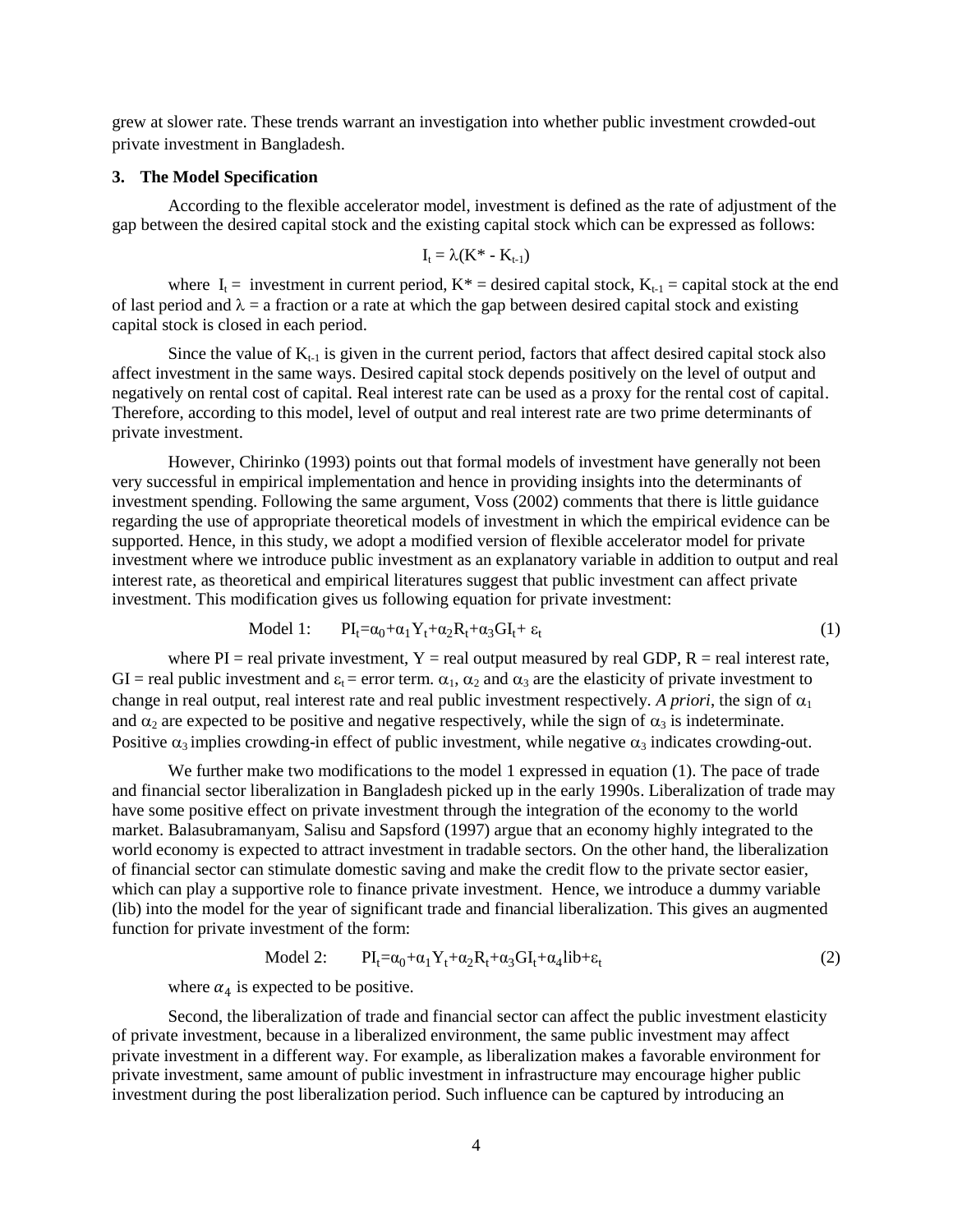interaction term between liberalization and public investment (lib\*GI). A large number of empirical studies (e.g., Rajan and Zingales (1998), Rajan and Zingales (2003), Castro, Clementi and MacDonald (2004), Santos-Paulino and Thirlwal (2004) Caprio, Laeven and Levine (2007), and Giuliano and Ruiz-Arranz (2009)) have used interaction term in their estimations. Thus:

$$
\text{Model 3:} \qquad \text{PI}_{t} = \alpha_{0} + \alpha_{1} Y_{t} + \alpha_{2} R_{t} + \alpha_{3} G I_{t} + \alpha_{4} \text{lib} + \alpha_{5} (\text{lib}^{*} G I)_{t} + \varepsilon_{t} \tag{3}
$$

In order to ensure that interaction term is not proxy for public investment or liberalization, these variables also included in the regression separately. If  $\alpha$ <sup>5</sup> $\alpha$ , it implies that liberalization increases crowding-in effect (or mitigates crowding-out effect), while  $\alpha_{5}$ <0 indicates that liberalization reinforces crowding-out effects (or off-sets crowding-in effect).

#### **4. Data and Methodology**

Due to unavailability of quarterly data, we use annual data in this study spanning from 1981 to 2015. Nominal data on domestic private investment, public investment and GDP have been collected from the World Development Indicators (WDI) 2016. In WDI 2016, data on the breaks of total investment (particularly, public investment) are not available for Bangladesh for the period before 1981. This has constrained us to start our sample from 1981. Then we have calculated real private investment, real public investment and real GDP by deflating the nominal variables by GDP deflator. We have gathered data on weighted average lending rate from various issues of the Monthly Economic Trends published by Bangladesh Bank. Then, the real interest rate has been calculated by subtracting inflation (percentage change of GDP deflator) from the nominal lending rate. All variables are in their natural logarithmic form except the real interest rate. As Bangladesh has been liberalizing its trade regime extensively since 1992 (Hoque and Yusop 2010) and interest rates liberalization begins in the country since 1st April 1992 (Bangladesh Bank 1992: 8) we introduce a single dummy variable (lib) for liberalization in the model. This dummy variable takes value 1 for the year beginning from 1992 and 0 otherwise.

Before running any regression it is worthwhile to test the time series properties of the underlying data as Nelson and Plosser (1982) argue that most macroeconomic series have unit roots i.e., nonstationary. Regression of non-stationary series may lead to spurious result. Dickey-Fuller type tests are commonly used to check the stationarity of the time series. However, this type of tests has limitation in identifying structural break in data, if there is any. Perron (1989) points out that traditional unit root tests are biased toward not rejecting the null hypothesis of unit root in the presence of structural break(s) in the data. To overcome this shortcoming, Perron (1989) develops a unit root test for data with a single structural break assuming that the date of the break is known *a priori* and the test is constructed using this information.

However, Perron's (1989) assumption of known break date has been criticized by a number of studies, most notably by Christiano (1992) who asserts that the critical values employed with the test presumes the break date to be chosen exogenously, and yet most researchers select a break point based on an examination of the data and thus the asymptotic theory assumed will no longer hold choice of break date is in most cases correlated with data. Subsequently, Zivot and Andrews (1992.), Banarjee Lumsdaine and Stock (1992), Perron (1997), and Vogelsang and Perron (1998) develop unit root tests for data with structural break considering endogenous break point.

As mentioned earlier, during the period of late 1980s and early 1990s, Bangladesh economy went through reforms in the areas of trade and financial sectors. Therefore, there is a compelling reason to suspect that there might have structural break in its macroeconomic time series (Hassan and Salim, 2011). Hence, in this study, use Perron's (1997) test to check unit root in the series. Perron (1997) assumes two types of break dynamics - *Innovative Outlier* (IO) and *Additive Outlier* (AO) - depending on how quickly a break occurs in the series after a shock. IO model assumes that break occurs slowly, while AO model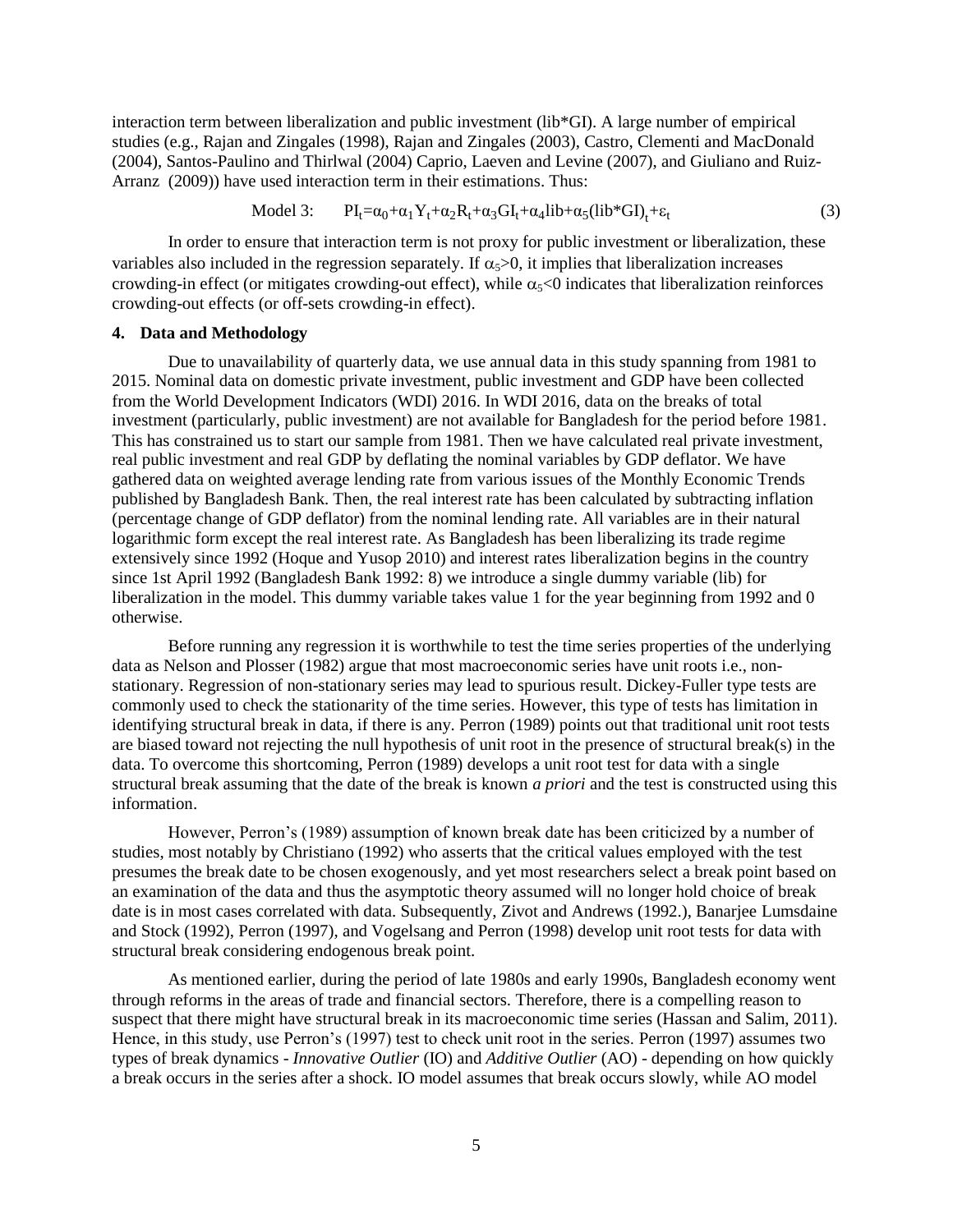assumes that break occurs immediately. In the present context, we use IO model as it is reasonable to believe that policy reforms do not cause sudden change in macroeconomic variables.

Then, we use the Autoregressive Distributed Lag (ARDL) bound testing approach to cointegration (developed by Pesaran and Shin (1999) and further extended by Pesaran, Shin and Smith (2001)) to examine the long run and short run relationships between private investment and other variables of the models including public investment. The ARDL bound testing approach to cointegration has a number of advantages over the traditional cointegration tests (e.g., Engle and Granger (1987) and Johansen and Juselius (1990)). Firstly, traditional cointegration tests require that all the variables must be integrated in the same order, while ARDL approach is applicable irrespective of whether the variables are purely I(0), purely I(1) or mutually integrated (Pesaran *et al.* 2001). Secondly, different variables can take different number of lags in ARDL model, while traditional cointegration tests require a uniform number of lags. Thirdly, the ARDL model generally provides unbiased estimates of the long run model and valid t-statistic even when some of the regressors are endogenous (Harris and Sollis, 2003: 18). Fourthly, ARDL bound test allows dummy variable in the model. Critical values for bound testing are still valid even in the presence of a dummy variable. Furthermore, the bounds testing approach estimates the long run and short run components of the model simultaneously, removing problems associated with omitted variables and autocorrelation (Narayan, 2004b).

The ARDL bound testing approach is based on the ordinary least square (OLS) estimation of a conditional unrestricted error correction model (ECM). According to this approach we can express equation (1) in the following form:

$$
\Delta PI_{t} = \beta_{0} + \sum_{i=1}^{p} \phi_{i} \Delta PI_{t-i} + \sum_{i=0}^{p} \theta_{i} \Delta Y_{t-i} + \sum_{i=0}^{p} \lambda_{i} \Delta GI_{t-i} + \sum_{i=0}^{p} \gamma_{i} \Delta R_{t-i} + \delta_{1} PI_{t-1} + \delta_{2} Y_{t-1} + \delta_{3} GI_{t-1} + \delta_{4} R_{t-1} + \epsilon_{t}
$$
(4)

Where PI, Y, GI are natural logarithm of real private investment, real output measured by GDP, and real public investment respectively, R is real interest rate,  $\Delta$  is first difference operator and *p* is the maximum number of lags.

The first step of the ARDL bound testing approach is to estimate equation (4) by OLS method and then perform Wald test or F-test for the joint significance of the coefficient of the lagged level variables of the model, where null hypothesis is H<sub>0</sub>:  $\delta_1 = \delta_2 = \delta_3 = \delta_4 = 0$  against the alternative hypothesis of H<sub>1</sub>:  $\delta_1 \neq \delta_2 \neq \delta_3 \neq \delta_4 \neq 0$ . Pesaran *et al.* (2001) have developed two sets of critical values for F-test of which one set (the lower critical bound) assumes that all independent variables are I(0) and the other (the upper critical bound) assumes that all independent variables are I(1). If the estimated F-statistic exceeds their respective upper critical values, we conclude that there is an evidence of a long run relationship among the variables regardless the order of integration of the variables. If the calculate value of the Fstatistic is smaller than the lower critical bound then the null hypothesis of no cointegration cannot be rejected. On the other hand, if the F-statistic lies between the bounds, inference cannot be drawn without knowing the order of integration of the underlying regressors.

The second step is to estimate the long run relationship. If there is an evidence of cointegration in the first step then following ARDL  $(l, m, n, q)$  long run model is estimated:

$$
PI_{t} = \beta_{1} + \sum_{i=1}^{l} \phi_{1i} PI_{t-i} + \sum_{i=0}^{m} \theta_{1i} Y_{t-i} + \sum_{i=0}^{n} \lambda_{1i} GI_{t-i} + \sum_{i=0}^{q} \gamma_{1i} R_{t-i} + \epsilon_{1t}
$$
(5)

where *l, m, n* and *q* are optimal number of lags of the variables and other variables are previously defined.

Finally, in the third step, the ARDL specification of the short run dynamics can be derived by constructing an error correction model (ECM) of the following form: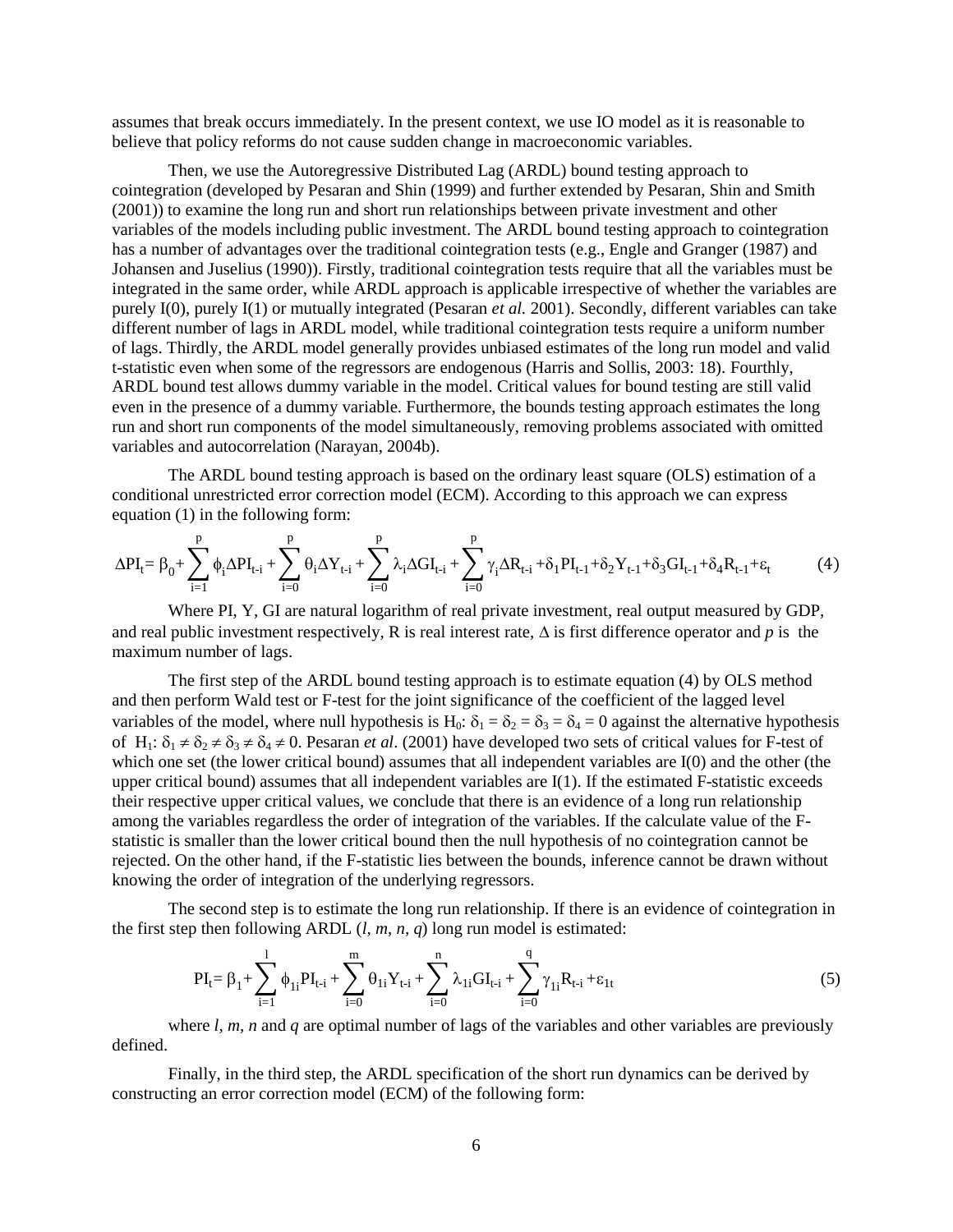$$
\Delta PI_{t} = \beta_{2} + \sum_{i=1}^{p} \phi_{2i} \Delta PI_{t-i} + \sum_{i=0}^{p} \theta_{2i} \Delta Y_{t-i} + \sum_{i=0}^{p} \lambda_{2i} \Delta GI_{t-i} + \sum_{i=0}^{p} \gamma_{2i} \Delta R_{t-i} + \Psi ECM_{t-1} + \varepsilon_{2t}
$$
(6)

Where  $ECM_{t-1}$  is the error correction term and is defined as:

$$
ECM_{t} = PI_{t} - \beta_{1} - \sum_{i=1}^{l} \phi_{1i} PI_{t-i} - \sum_{i=0}^{m} \theta_{1i} Y_{t-i} - \sum_{i=0}^{n} \lambda_{1i} GI_{t-i} - \sum_{i=0}^{q} \gamma_{1i} R_{t-i}
$$
(7)

All the coefficients of the equation (6) represent the short run dynamics of the of the model's convergence to the equilibrium and Ψ represents the speed of adjustment.

Moreover, we can extend the abovementioned ARDL model for models described in equation (2) and (3) by incorporating dummy variable, as critical values for bound testing are valid even in the presence of a dummy variable.

#### **5. Estimation and Results**

In the first step, we conduct the unit root tests of the variables for two reasons: (i) to determine the appropriate method of cointegration test to follow. Johansen or Engle-Granger cointegration method cannot be used in the presence of a mixture of I(0) and I(1) variables. In that case, ARDL approach to cointegration is the appropriate one. (ii) To determine whether any variable is I(2), as ARDL model cannot be used in the presence of I(2) variable. The results of the unit root test (presented in Table I) suggest that real private investment (PI) and real GDP (Y) are I(1), while real public investment (GI) and real interest rate  $(R)$  are I $(0)$ . The existence of a mixture of I $(0)$  and I $(1)$  regressors justify the use of the ARDL model.





Source: World Development Indicators 2016 and Monthly Economic Trends (various issues), Bangladesh Bank Log of Real Private Investment (PI)  $---$  Log of Real Public Investment (GI) Log of Real GDP  $(Y)$   $---$  Real Interest Rate  $(R)$  (RHS)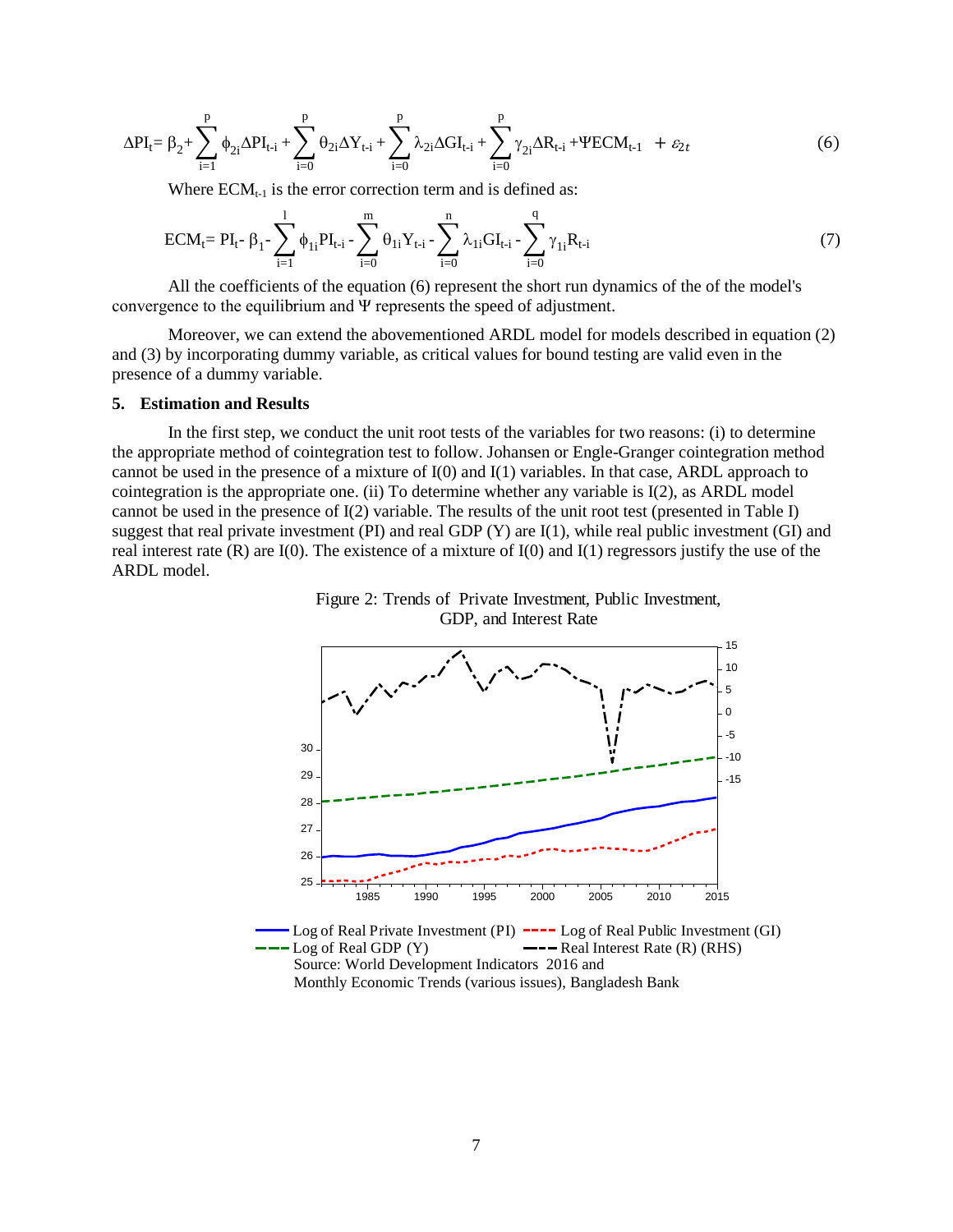| <b>Series</b> | Lags | Break date | T-ratio    | Result |
|---------------|------|------------|------------|--------|
| PI            | b    | 1992       | $-1.68$    |        |
| $\Delta$ PI   | 0    | 1983       | $-6.34***$ | I(1)   |
| v             | 4    | 1987       | $-3.69$    |        |
| $\Delta Y$    |      | 1996       | $-5.91***$ | I(1)   |
| GI            | 3    | 2006       | $-6.93***$ | I(0)   |
| R             |      | 2006       | $-7.17***$ | I(0)   |

Table 1: Perron (1997) Unit Root Test

Note: The null hypothesis states that the variable has a unit root. Lag lengths are based on the Schwarz Bayesian Criterion (SBC).  $\Delta$  is the first difference operator. \*\*\* denotes significant at 1% level.

Next, to perform the ARDL bound test, we estimate the conditional unrestricted ECM for three different models described in equation (1), (2) and (3) with one and two lags for each model<sup>2</sup>. Table 2 presents the calculated F-values for the bound test, critical value bounds at different significance levels and the values of the Akaike Information Criterion (AIC) and the Schwarz Bayesian Criterion (SBC) for both lags of each model. Test results indicate that null hypothesis of no level relationship can be rejected at conventional significance levels for three models, irrespective of number of lags. Therefore, we conclude that variables are cointegrated and hence there exists long run relationship between private investment and regressors of the models for both lags. Since all models give minimum value of the AIC and the SBC for lag two, we choose two as the maximum number of lags for this study.

|                               |         |                  |                |                |                |                  | Significance  |      | <b>Critical Value</b> |
|-------------------------------|---------|------------------|----------------|----------------|----------------|------------------|---------------|------|-----------------------|
| Equation $(1)$                |         |                  | Equation $(2)$ |                | Equation $(3)$ | Level            | <b>Bounds</b> |      |                       |
| Test<br>Statistic             | Lag1    | Lag <sub>2</sub> | Lag1           | $\text{Lag} 2$ | Lag            | Lag <sub>2</sub> |               | I(0) | I(1)                  |
| F-statistic                   | 5.88    | 3.98             | 7.05           | 6.00           | 10.40          | 6.96             | 1%            | 4.29 | 5.61                  |
|                               |         |                  |                |                |                |                  | 5%            | 3.23 | 4.35                  |
| Lag Length Selection Criteria |         |                  |                |                |                |                  | 10%           | 2.72 | 3.77                  |
| <b>AIC</b>                    | $-2.75$ | $-3.17$          | $-2.86$        | $-3.33$        | $-3.07$        | $-3.40$          |               |      |                       |
| <b>SBC</b>                    | $-2.44$ | $-2.73$          | $-2.50$        | $-2.88$        | $-2.67$        | $-2.91$          |               |      |                       |

Table 2: Cointegration Tests for the Existence of a Long run Relationship

Note: Critical Values are based on Pesaran *et al.* (2001) for the case of unrestricted intercept and no trend.

Since there is an evidence of cointegration, in the next step we proceed to unveil the long run relationship and short run dynamics for equation (1), (2) and (3). Before estimating the long run relationship and short run dynamics, it is necessary to determine the appropriate lag structure for the models. The optimal number of lags for each variable of the ARDL model can be selected by using any of the Akaike Information Criteria (AIC), the Schwarz Bayesian Criterion (SBC) or the Hannan-Quinn criterion (HQC). Though the AIC and the SBC have very similar small-sample performance, however the performance of the SBC is slightly better in the majority of the experiments (Pesaran and Shin 1999). Hence, we choose the SBC to select the lag structure for the variables of the models. The estimates of the long run relationship and short run dynamics are presented in Table 3.

<sup>&</sup>lt;sup>2</sup> For annual data, Pesaran and Shin (1999), Narayan and Smyth (2006) and Duasa (2007) use two as maximum number of lags.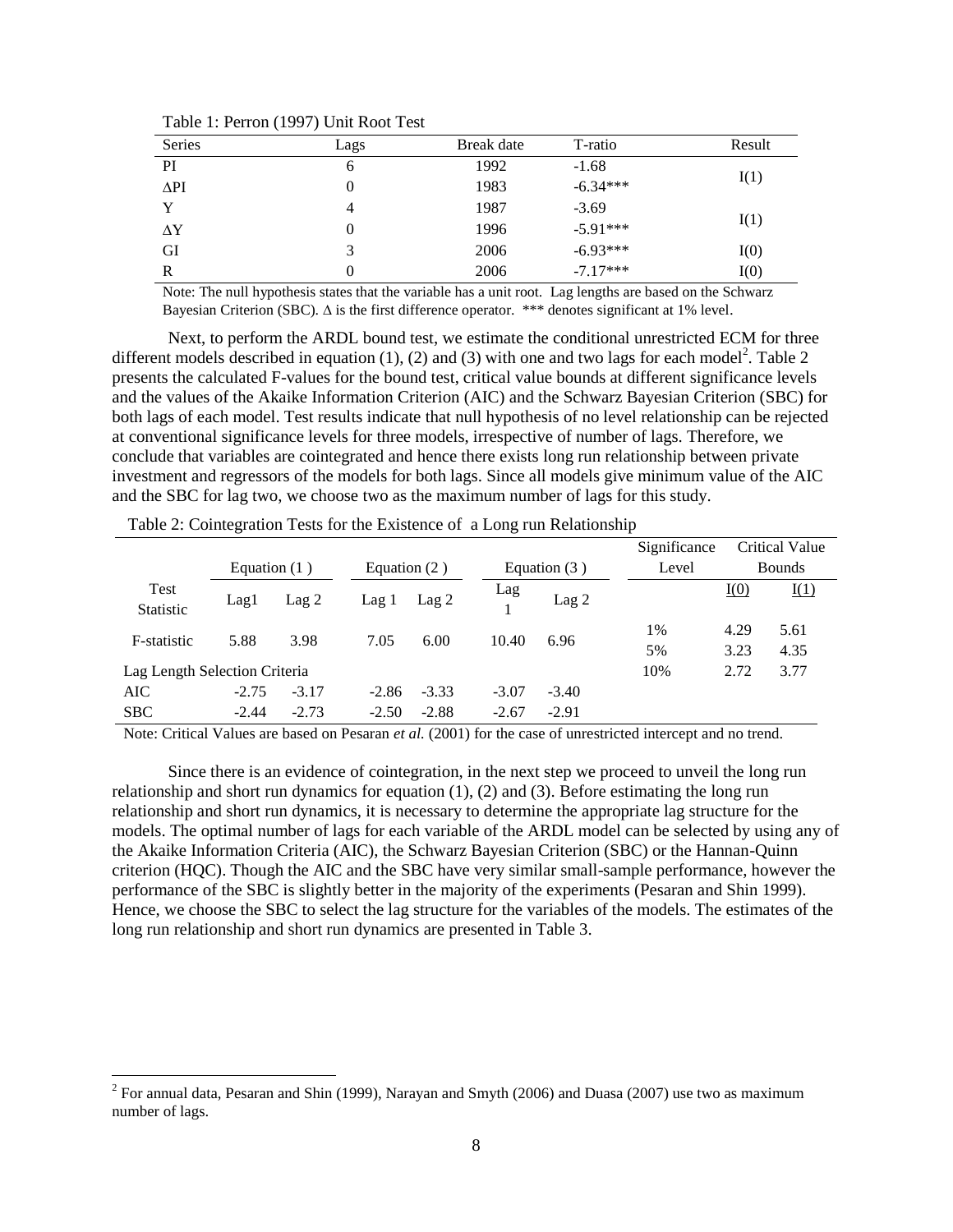| Dependent variable:          | Coefficient                                            |                                                         |                                                       |  |  |  |
|------------------------------|--------------------------------------------------------|---------------------------------------------------------|-------------------------------------------------------|--|--|--|
| Private investment (PI)      | Equation 1                                             | Equation 2                                              | Equation 3                                            |  |  |  |
| <b>Long run Relationship</b> |                                                        |                                                         |                                                       |  |  |  |
| Constant                     | $-20.165***(-8.49)$                                    | $-14.561***$ (-6.64)                                    | $-9.281***(-2.65)$                                    |  |  |  |
| Y                            | $1.937***(11.37)$                                      | $1.775***(10.44)$                                       | $1.682***(11.16)$                                     |  |  |  |
| GI                           | $-0.334**(-2.11)$                                      | $-0.374**(-2.19)$                                       | $-0.478***(-3.23)$                                    |  |  |  |
| $\mathbf{R}$                 | $-0.002(-0.30)$                                        | $-0.017**(-2.03)$                                       | $-0.013*(-1.96)$                                      |  |  |  |
| Liberalization Dummy (lib)   |                                                        | $0.243**$ (2.41)                                        | $-6.752*(1.92)$                                       |  |  |  |
| Interaction (lib*GI)         |                                                        |                                                         | $0.272*(1.97)$                                        |  |  |  |
| <b>Short run Dynamics</b>    |                                                        |                                                         |                                                       |  |  |  |
| $\Delta$ PI $(-1)$           | $0.405***$ (4.20)                                      | $0.386***(4.16)$                                        | $0.330***(3.51)$                                      |  |  |  |
| $\Delta Y$                   | $2.242**$ (2.31)                                       | $0.728***(3.53)$                                        | $0.810***$ (4.00)                                     |  |  |  |
| $\Delta Y$ (-1)              | $-1.682*(1.74)$                                        |                                                         |                                                       |  |  |  |
| $\Delta \text{GI}$           | $-0.598***(-6.11)$                                     | $-0.487***(-5.17)$                                      | $-0.554***(-5.70)$                                    |  |  |  |
| $\Delta G$ (-1)              | $0.260**$ (2.40)                                       | $0.376***(3.46)$                                        | $0.315***(2.88)$                                      |  |  |  |
| $\Delta R$                   | $-0.001(-0.29)$                                        | $-0.003(-1.32)$                                         | $-0.003(1.25)$                                        |  |  |  |
| Liberalization Dummy (lib)   |                                                        | $0.100***(3.17)$                                        | $-3.251*(1.77)$                                       |  |  |  |
| Interaction (lib*GI)         |                                                        |                                                         | $0.131*(1.83)$                                        |  |  |  |
| $ECT (-1)$                   | $-0.401***(-3.58)$                                     | $-0.410***(-4.10)$                                      | $-0.481***$ (-4.66)                                   |  |  |  |
| <b>Diagnostic Checks</b>     |                                                        |                                                         |                                                       |  |  |  |
| $R^2$ -Adjusted              | 0.81                                                   | 0.83                                                    | 0.85                                                  |  |  |  |
| Serial Correlation LM Test   | $\chi^2(1)$ : 1.89 [0.17]<br>$\chi^2(2)$ : 2.33 [0.31] | $\chi^2(1)$ : 0.56 [0.45],<br>$\chi^2(2)$ : 0.74 [0.69] | $\chi^2(1)$ :1.29 [0.26]<br>$\chi^2(2)$ : 1.29 [0.53] |  |  |  |
| <b>ARCH Test</b>             | $\chi$ 2(1): 0.52 [0.47]<br>$\chi$ 2(2): 1.09 [0.58]   | $\chi$ 2(1): 0.21 [0.65]<br>$\chi$ 2(2): 0.86 [0.65]    | $\chi$ 2(1):0.86[0.35]<br>$\chi$ 2(2):3.98 [0.14]     |  |  |  |
| Normality (Jarque-Bera) Test | $\chi^2(2)$ : 0.14 [0.93]                              | $\chi^2(2)$ : 0.25 [0.88]                               | $\chi^2(2)$ : 1.25 [0.54]                             |  |  |  |

Table 3: Estimates of the Long run and Short run Models

Note:  $Δ$  is the first difference operator. ECT (-1) indicates error correction term. Values in () and [] are t-statistics and p-value respectively. \*, \*\*and \*\*\* denote significant at 10%, 5% and 1% respectively

The results of the long run estimation show that aggregate output has a positive and significant effect on private investment across all equations, while public investment exerts a negative effect on private investment in Bangladesh. The coefficient of aggregate output ranges from 1.68 to 1.94 which is consistent with the findings of Majumder (2007) (1.35), Ang (2010) (1.34-1.53), Hassan and Salim (2011) (1.81), and Sahu and Panda (2012) (1.63). The negative coefficient of public investment indicates that public investment crowds-out private investment. The coefficient of public investment lies between - 0.33 and -0.48 which supports the findings of Hassan and Salim (2011) study (-0.21), however, contradicts Majumder (2007) who found crowding-in effect in Bangladesh.

In equation  $(2)$ , the coefficient of the liberalization dummy  $(lib)$  is positive  $(0.24)$  though significant at 10% level. This implies that liberalization facilitates private investment in Bangladesh. In equation (3), the coefficient of the interaction between liberalization and public investment (lib\*GI) is significant and positive (0.27) which corroborates that public investment has different effects on private investment during the post liberalization period<sup>3</sup>. This result suggests that liberalization not only affects

<sup>&</sup>lt;sup>3</sup> The effect of public investment on private investment during the pre and post liberalization period can be obtained by differentiating equation (3) with respect to public investment: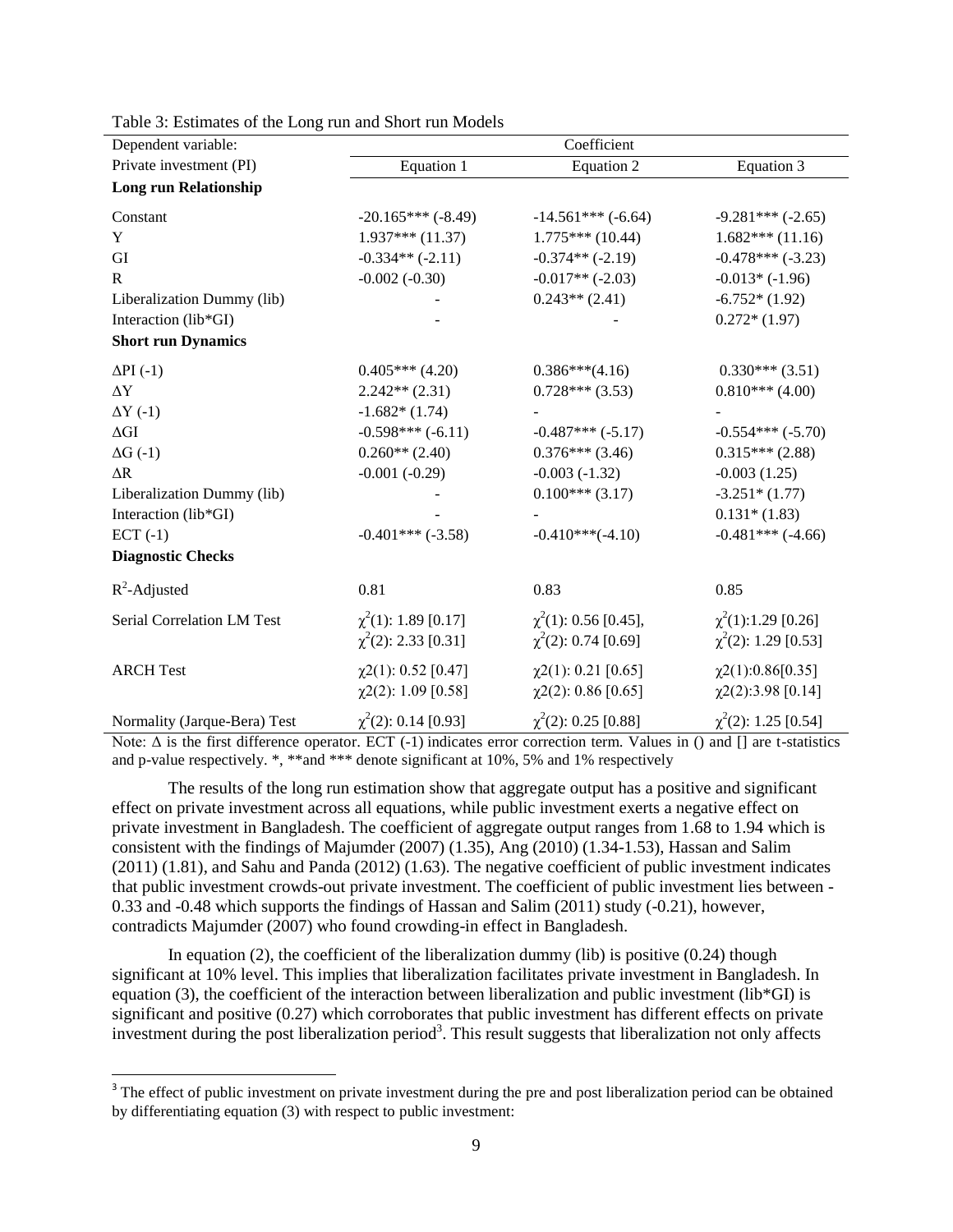private investment directly but also affects indirectly, by influencing the relationship between public and private investment. The positive coefficient of the interaction term (lib\*GI) implies that crowding-out effect of public investment is partially mitigated by the effect of liberalization.

In equation (3), although the liberalization dummy has a negative coefficient, nonetheless, total effect of liberalization is positive (0.32) and is slightly higher than the effect of liberalization in equation  $(2)^4$ . Real interest rate exerts significant negative effect on private investment in equation (2) and (3) although the coefficient is very small in magnitude (-0.02 and -0.01 respectively). This variable, however, has no significant effect on private investment if the liberalization variable is excluded from the model (Equation 1). The significant positive impact of aggregate output and negative impact of real interest rate on private investment support the flexible accelerator model. Moreover, the results of the long run model suggest that aggregate output is the most crucial determinant of private investment in Bangladesh.

The middle part of Table 3 presents the short run dynamic of the models. All short run coefficients are significant, except the real interest rate. Real interest has no significant effect on private investment in any model. The error correction terms (the speed of adjustment) are reasonably large in all models (ranges from -0.40 to -0.48) and highly significant (at 1% level) with the correct sign, indicating that the system takes approximately 2 - 2.5 years to return to the long run equilibrium once it is disturbed.

In the short run, public investment  $( \Delta G)$  has a relatively large instantaneous negative effect on private investment (the coefficient, which ranges between -0.49 and -0.60, is larger than its long run counterpart). However, over time, the impact of public investment on private investment turns to be positive from instantaneous negative effect which is reflected in the significant positive coefficient of lagged difference of public investment  $(\Delta GI(-1))$  (although the coefficients, which ranges from 0.26 to 0.38, is relatively small). One of the reasons behind such behavior might be that positive impact of public investment in infrastructure comes with a lag. As a result, some part of the crowding-out is being canceled out by the positive impact of lagged public investment and crowding-out becomes moderate in the long run.

Similar to the long run, the coefficient of aggregate output is positive and highly significant in the short run. However, in equation (1), output  $(\Delta Y)$  has extraordinarily large instantaneous effect on private investment, which is partially canceled out by the negative effect of lagged difference output  $(\Delta Y(-1))$ . The coefficients of lagged difference private investment  $(\Delta PI(-1))$  is positive and significant, implying that private investment has a memory effect. Liberalization dummy and interaction term also have significant positive coefficient in the short run, although coefficients are relatively small in magnitude.

The lower part of Table 3 represents a battery of diagnostic tests of the estimated models along with adjusted- $R^2$ s of the models. The estimated equations fit reasonably well (as adjusted- $R^2$  is greater than 80%) and the regressions show an improvement if we move from equation (1) to (3) (as adjusted- $R^2$ increases). The estimated models pass the diagnostic tests against residual serial correlation, heteroscedasticity (ARCH) and non-normality problem. Moreover, recursive estimation of the conditional ECM and plots of the associated cumulative sum (CUSUM) and cumulative sum of squared (CUSUM of Squares) residuals also suggest that the regression coefficients are generally stable over the sample period (Figure A.1 in Appendix).

For the post liberalization period:  $\frac{\partial P}{\partial \Omega}$  $\frac{\partial H}{\partial \hat{G}(G)} = -0.48 + 0.27*$ lib

 $\overline{\phantom{a}}$ 

 $= -0.48 + 0.27 = -0.21$  (as lib=1 for the post liberalization period) For the pre liberalization period:  $\frac{\partial PI}{\partial (GI)} = -0.48 + 0.27^*0 = -0.48$  (as lib=0 for the pre liberalization period)  $4\,$  In equation (3), the total effect of liberalization dummy on private investment is 0.32 which can be found by differentiating equation (3) with respect to lib.  $\frac{\partial PI}{\partial (lib)} = -6.752 + 0.272 * GI = -6.752 + 0.272 * 25.99 = 0.319$ where 25.99 is the mean value of log public investment over the period 1981-2015.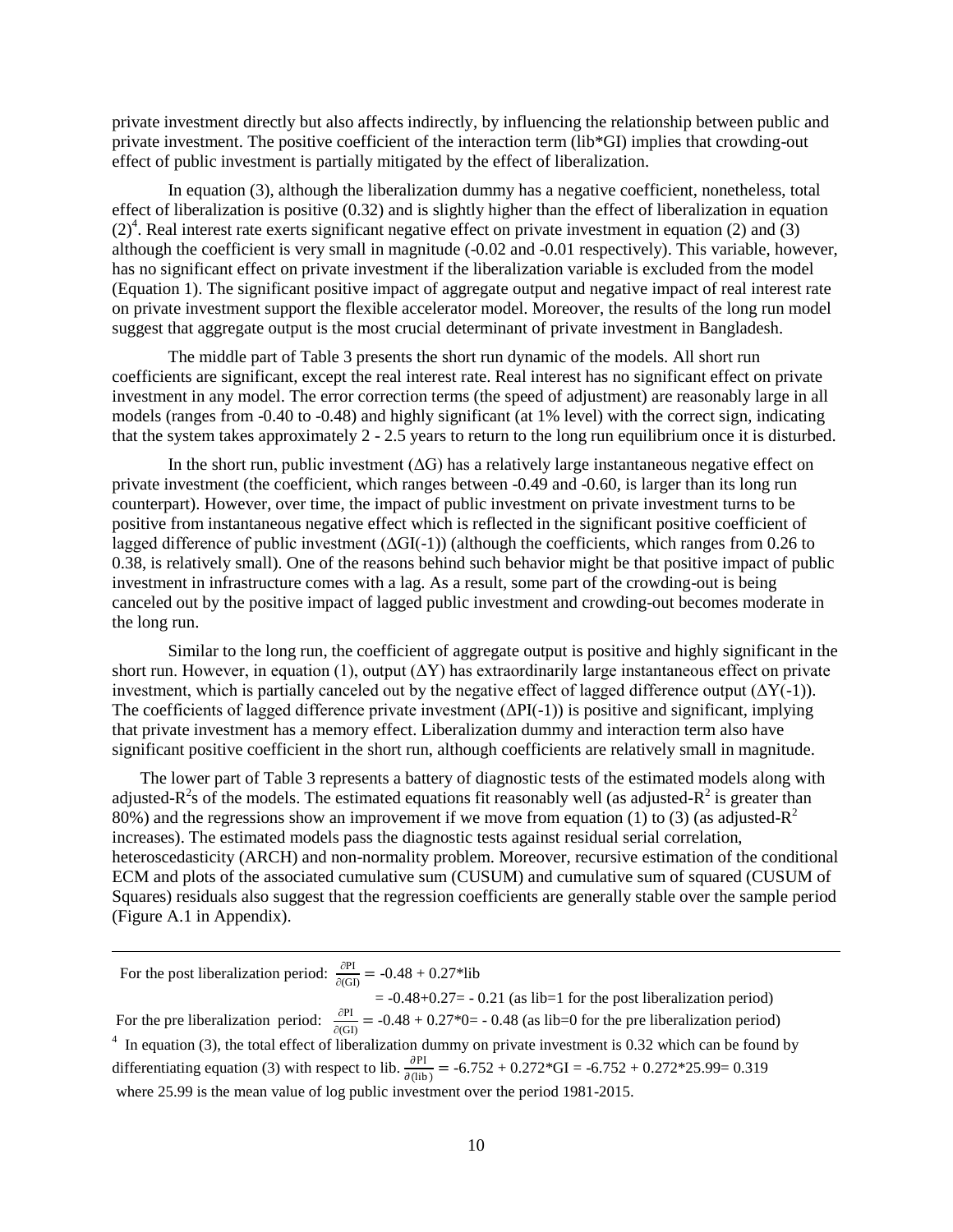#### **6. Analysis of the Results**

The results of the study suggest that public investment has a crowding-out effect on private investment. This paper, however, deserves an explanation about the channels of the crowding-out. Originally the concept of crowding-out is related to the increase in interest rates resulting from domestic borrowing by the government. The results of the study suggest that 1% increase in public investment decreases 0.33%–0.48% private investment in the long run, while 1% increase in real interest rate leads to 0.01%–0.02% decrease in private investment. Since private investment is weakly sensitive to interest rate, interest rate cannot be the only channel of crowding out; there might be some other channel of crowdingout.

Blejer and Khan (1984), Ramirez (1994) and Erden and Holcombe (2005) assert that one of the principal constraints on investment in developing countries is quantity (availability of credit), rather than cost of financial resources. Emran and Farazi (2009) also argue that if the interest rates are not determined by the market clearing forces, then the quantity channel would be more significant in understanding the effects of government borrowings on private investment.

As the credit market of Bangladesh is distorted in many ways (e.g., directed credit disbursements, central bank's intervention in interest rates determination for selective sectors, asymmetric information, high interest rate of government saving certifies compared to formal credit market, existence of large informal credit market parallel to the formal credit market etc.), quantity channel might have a large role in explaining crowding-out<sup>5</sup>. In Bangladesh, when government expenditure rises, government borrows more from the banking system and/or sells savings certificates to finance its deficit budget, which in turn reduces the availability of funds for the private sector and leads to crowding out of private investment.

#### **7. Conclusion**

 $\overline{\phantom{a}}$ 

The central aim of this paper is to investigate whether public investment crowds out or crowds in private investment in Bangladesh. To test this hypothesis, we have used annual data on real private investment, real public investment, real GDP and real interest rate over the period 1981-2015 in a bound testing approach to cointegration within the ARDL framework. As the Bangladesh economy has gone through a major policy change in the early 1990s by liberalization of trade and financial sectors, we have also examined if there is any discernible effect of liberalization on the relationship between public and private investment. Hence, we have included a dummy variable for liberalization and an interaction term of liberalization and public investment in the model. The empirical results of three different models show that variables are cointegrated and public investment has a significant crowding-out effect on private investment both in the long run and short run. Real output has significant and strong positive effect on private investment both in the long run and short run, while the real interest rate affects private investment negatively in the long run. Moreover, the interaction term between public investment and liberalization has a significant coefficient which implies that public investment has a different effect on private investment in the post liberalization period. The positive coefficient of the interaction term indicates that the crowding-out effect decreases in the post liberalization period.

In recent years, the government of Bangladesh has been emphasizing on public investment to attain higher GDP growth. In such a situation, the findings of the study have important implications for both monetary and fiscal policy formulation. First, the key finding of this study is that public investment adversely affects private investment in Bangladesh. This result might suggest that a large chunk of public investment has gone towards unproductive or consumption investment rather than capital of productive investment. Therefore, it will be imperative for the fiscal authority to select those public investment

 $<sup>5</sup>$  Initially, we have also included credit to private sector in the model as an explanatory variable. We, however, find</sup> that no model passes the bound test in the presence of the credit to private sector variable (results of the test have not been reported in this paper but can be obtained from the authors on request). For this reason, we have dropped the variable from the models.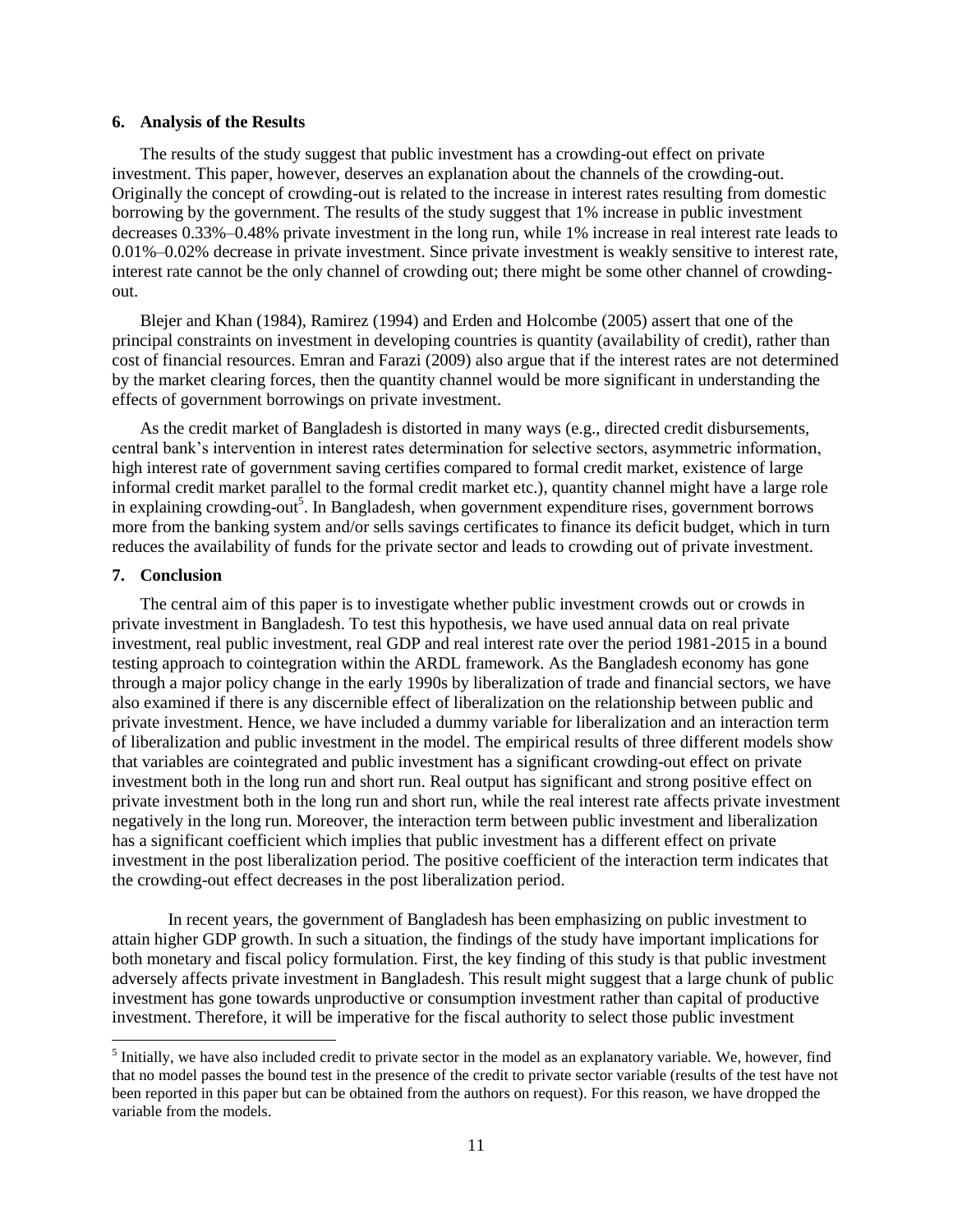projects which have greater productivity enhancing effect, higher social return and spillover effects. Second, given the finding of low interest rate sensitivity of private investment, interest rate channel of monetary policy seems to be moderately effective in Bangladesh. Therefore, reduction of interest rate may not be an appropriate policy for monetary authority to increase private investment during economic down-turn. In that situation, ensuring credit supply for the private sector can be an effective policy. Hence, while policies are aimed at increasing public investment to accelerate economic growth rate, policymakers should pay attention to the availability of sufficient credit for private sector. Third, as economic liberalization dampens the crowding out effect of public investment, Bangladesh can reap more benefit from public investment by removing the impediments to trade openness and financial deregulation.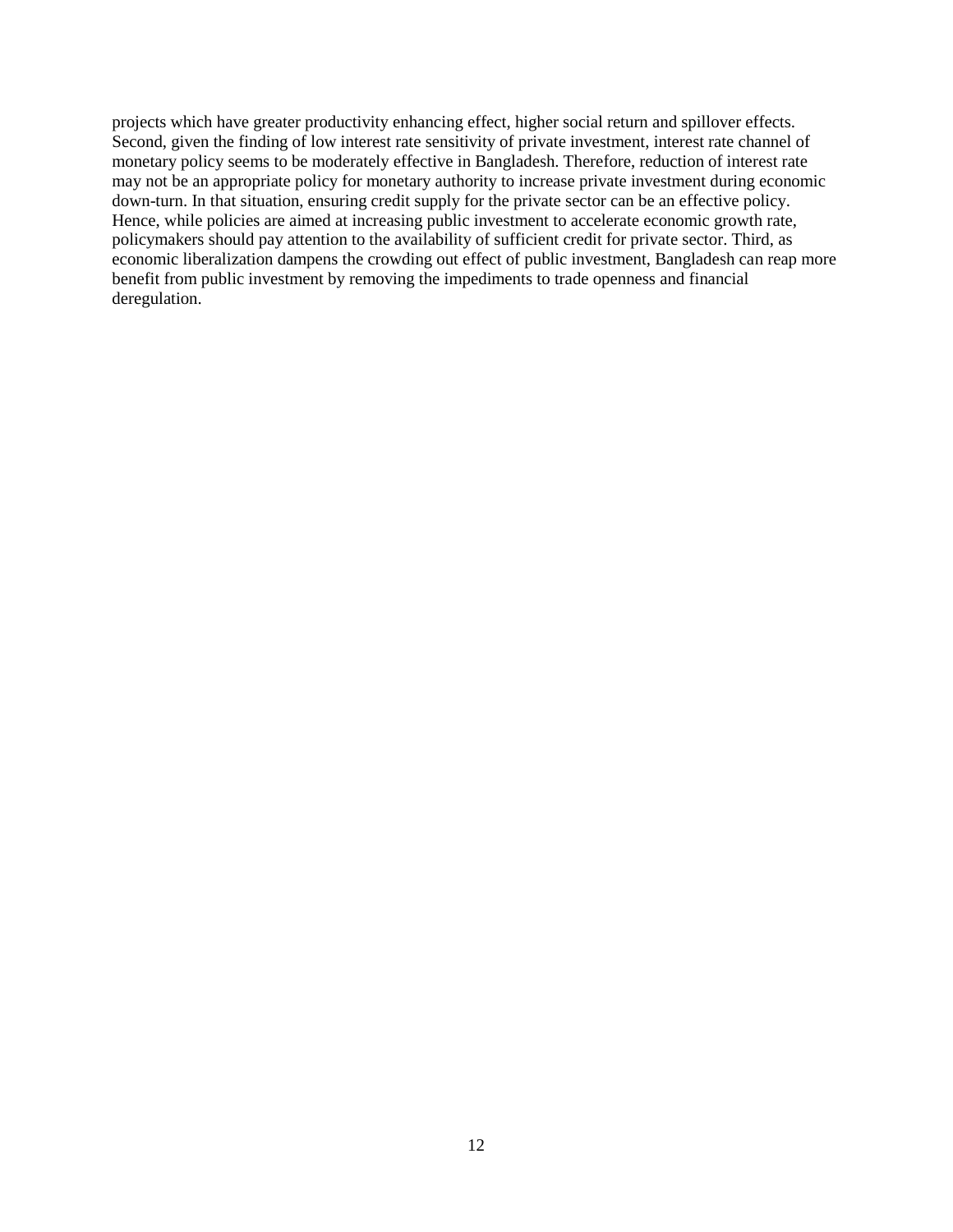#### **References**

Ang, James B. (2010) "Determinants of Private Investment in Malaysia: What Causes the Post crisis Slumps" *Contemporary Economic Policy,* 28(3), 378-391

Argimon, Isabel, Jose M. Gonzalez-Paramo and Jose M. Roldan (1997) "Evidence of Public Spending Crowding-out from a Panel of OECD Countries" *Applied Economics* 29(8), 1001-1010

Aschauer, David Alan (1989) "Does Public Capital Crowd out Private Capital?" *Journal of Monetary Economics* 24, 171-188

Balasubramanyam, V. N., M. Salisu and David Sapsford (1996) "Foreign Direct Investment and Growth in EP and IS Countries", *The Economic Journal*, 106, 92-105

Banerjee, Anindya, Robin L. Lumsdaine, and James H. Stock (1992) "Recursive and Sequential Tests of the Unit-Root and Trend-Break Hypotheses: Theory and International Evidence," *Journal of Business & Economic Statistics*, 10, 271–287

Bangladesh Bank (1992) *Bangladesh Bank Annual Report 1991-92*, Bangladesh Bank

Blejer, Mario I. and Mohsin S. Khan (2004) "Government Policy and Private Investment in Developing Countries" *IMF Staff Papers* 31(2), 379-403

Caprio, Gerard, Luc Laeven and Ross Levine (2007) "Governance and Bank Valuation" *Journal of Financial Intermediation*, 16(4), 584-617

Castro, Rui, Gian L. Clementi and Glenn MacDonald (2004) "Investor Protection, Optimal Incentives, and Economic Growth", *Quarterly Journal of Ecnimics*, 119(3), 1131-1175

Cavallo, Eduardo and Christian Daude (2011) "Public investment in developing countries: A blessing or a curse?" *Journal of Comparative Economics* 39, 65–81

Chirinko, Robert S. (1993) "Business fixed investment spending: Modeling strategies, Empirical Results, and Policy Implications", *Journal of Economic Literature*, 31(4), 1875-1911

Christiano, L. J. (1992) "Searching for a Break in GNP", *Journal of Business and Economic Statistics,* 10, 237-250

Duasa, Jarita (2007) "Determinants of Malaysian trade balance: An ARDL bound testing approach." *Global Economic Review,* 36(1), 89-102

Emran, M. Shahe and Subika Farazi (2009) "Lazy Bank? Government Borrowing and Private Credit in Developing Countries" IIEP-WP-2009-9, Institute for International Economic Policy Working Paper Series, Elliot School of International Affairs, The Gorge Washington University

Engle, Robert F. and C. W. J. Granger (1987) "Cointegration and Error Correction: Representation, Estimation, and Testing", *Econometrica*, 55(2), 251-276

Erden, Lutfi and Randall G. Holcombe (2005) "The Effects of Public Investment on Private Investment in Developing Countries" *Public Finance Review* 33(5), 575-602

Giuliano, Paola and M. Ruiz-Arranz (2009) "Remittances, financial Development, and Growth". *Journal of Development Economics*, 90, 144-152

Harris, R. and Sollis, R. (2003) *Applied Time Series Modelling and Forecasting*, West Sussex: Wiley Hassan, A.F.M. Kamrul and Ruhul A. Salim (2011) "Determinants of Private Investment: Time Series Evidence from Bangladesh", *The Journal of Developing Areas,* Fall, 229-249

Hatano, Toshiya (2010) "Crowding-in Effect of Public Investment on Private Investment" *Public Policy Review* 6(1), 105-120

Hoque, Mohammad Monjurul and Zulkornain Yusop (2010) ["Impacts of trade liberalisation on aggregate](https://ideas.repec.org/a/eee/asieco/v21y2010i1p37-52.html)  [import in Bangladesh: An ARDL Bounds test approach"](https://ideas.repec.org/a/eee/asieco/v21y2010i1p37-52.html) *[Journal of Asian Economics](https://ideas.repec.org/s/eee/asieco.html)* 21(1), 37-52

Hyder, Kalim (2001) "Crowding-out Hypothesis in a Vector Error Correction Framework: A Case Study of Pakistan" *The Pakistan Development Review* 40(4), 633-650

Johansen, Soren and Katarina Juselius (1990) "Maximum Likelihood Estimation and Inference on Cointegration with Application to the Demand for Money" *Oxford Bulletin of Economics and Statistics* 52 (2), 169–210

Khan, Azizur Rahman, and Mahabub Hossain (1989) *The Strategy of Development in Bangladesh.* London: Macmillan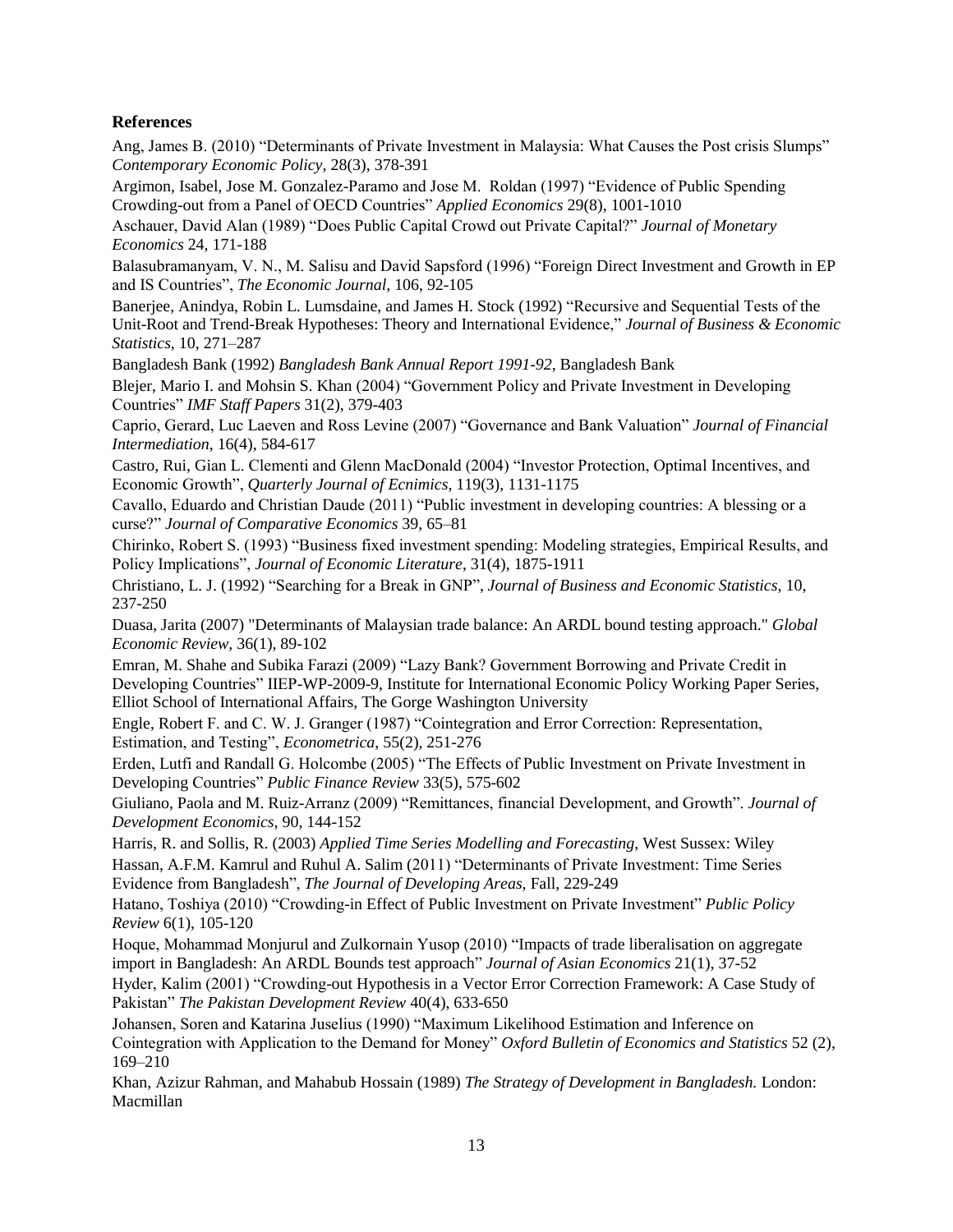Majumder, Alauddin Md. (2007) "Does Public Borrowing Crowd-out Private Investment? The Bangladesh Evidence" Working Paper Series: WP 708, Policy Analysis Unit, Bangladesh Bank

Mankiw, Gregory N. (2009) *Macroeconomics,* 7th ed., Worth Publishers: New York

Martinez-Lopez, Diego (2006) "Linking Public Investment to Private Investment. The case of Spanish Regions" *International Review of Applied Economics* 20(4), 411-423

Mitra, Pritha (2006) "Has Government Investment Crowded out Private investment?" *American Economic Review* 96(2), 337-341

Muhith, AMA. 1999. *Bangladesh in the Twenty-First Century: Towards and Industrial Society*. Dhaka: The University Press Limited

Narayan, Paresh Kumar (2004a) "Do public investments crowd out private investments? Fresh evidence from Fiji" *Journal of Policy Modeling* 26, 747–753

. (2004b) "Reformulating Critical Values for the Bounds F-statistics Approach to Cointegration: An Application to the Tourism Demand Model for Fiji" Monash University. No. 02/04

Narayan,Paresh Kumar and Russell Smyth (2006) ["Dead man Walking: An Empirical Reassessment of the](https://ideas.repec.org/a/taf/applec/v38y2006i17p1975-1989.html)  [Deterrent Effect of Capital Punishment Using the Bounds Testing Approach to Cointegration"](https://ideas.repec.org/a/taf/applec/v38y2006i17p1975-1989.html) *[Applied](https://ideas.repec.org/s/taf/applec.html)  [Economics](https://ideas.repec.org/s/taf/applec.html)* 38(17), 1975-1989

Nelson, Charles R. and Charles I. Plosser (1982) "Trends and Random Walks in Macroeconomic Timeseries", *Journal of Monetary Economics*, 10, 139-162

Perron, Pierre (1989) "The Great Crash, the Oil Price Shock, and the Unit Root Hypothesis," *Econometrica*, 57, 1361-1401

Perron, Pierre (1997) "Further Evidence on Breaking Trend Functions in Macroeconomic Variables," *Journal of Econometrics*, 80, 355–385

Pesaran, M. Hashem, Yongcheol Shin (1999) "Autoregressive Distributed Lag Modelling Approach to Cointegration Analysis" in *Econometrics and Economic theory in the 20th Century: the Ragnar Frisch Centennial Symposium*, by Strom, Steinar, Eds., Cambridge University Press: Cambridge

Pesaran, M. Hashem, Yongcheol Shin and Richard J. Smith (2001) "Bounds Testing Approaches to the Analysis of Level Relationships" *Journal of Applied Econometrics* 16 (3), 289-326

Planning Commission (2015) "*The Seventh Five year Plan FY2016-FY2020*" Ministry of Planning, The Govt. of the Peoples' Republic of Bangladesh, Dhaka

Rajan, Raghuram G. and Luigi Zingales (1998) "Financial Dependence and Growth", *American Economic Review*, 88(3), 559-586

Rajan, Raghuram G. and Luigi Zingales (2003) "The Great Reversals: The Politics of Financial Development in the Twentieth Century", *Journal of Financial Economics*, 69, 5-50

Ramirez, Miguel D. (1994) "Public and private investment in Mexico, 1950-90: An empirical analysis" *Southern Economic Journal* 61 (1), 1-17

Sahu, Jagadish Prasad and Sitakanta Panda (2012) "Is Private Investment Being Crowded out in India? Some Fresh Evidence" *Economics Bulletin* 32(2), 1125-1132

Santos-Paulino, Amelia and A. P. Thirlwall (2004) "The Impact of Trade Liberalization in Exports, Imports and the Balance of Payment of Developing Countries" *The Economic Journal*, 114, 50-72

Vogelsang, Timothy J. and Pierre Perron (1998) "Additional Test for Unit Root Allowing for a Break in theTrend Function at an Unknown Time," *International Economic Review*, 39, 1073–1100

Voss, Graham M. (2002) "Public and Private Investment in the United States and Canada" *Economic Modelling* 19, 641-664

World Bank (1995) "Bangladesh: From Stabilization to Growth". The World Bank, Washington, D.C World Bank (1999) "Bangladesh Trade Liberalization: Its Pace and Impacts". The World Bank, Washington, D.C

Zivot, Eric and Donald W. K. Andrews (1992) "Further Evidence on the Great Crash, the Oil-Price Shock, and the Unit-Root Hypothesis," *Journal of Business & Economic Statistics*, 10, 251–270